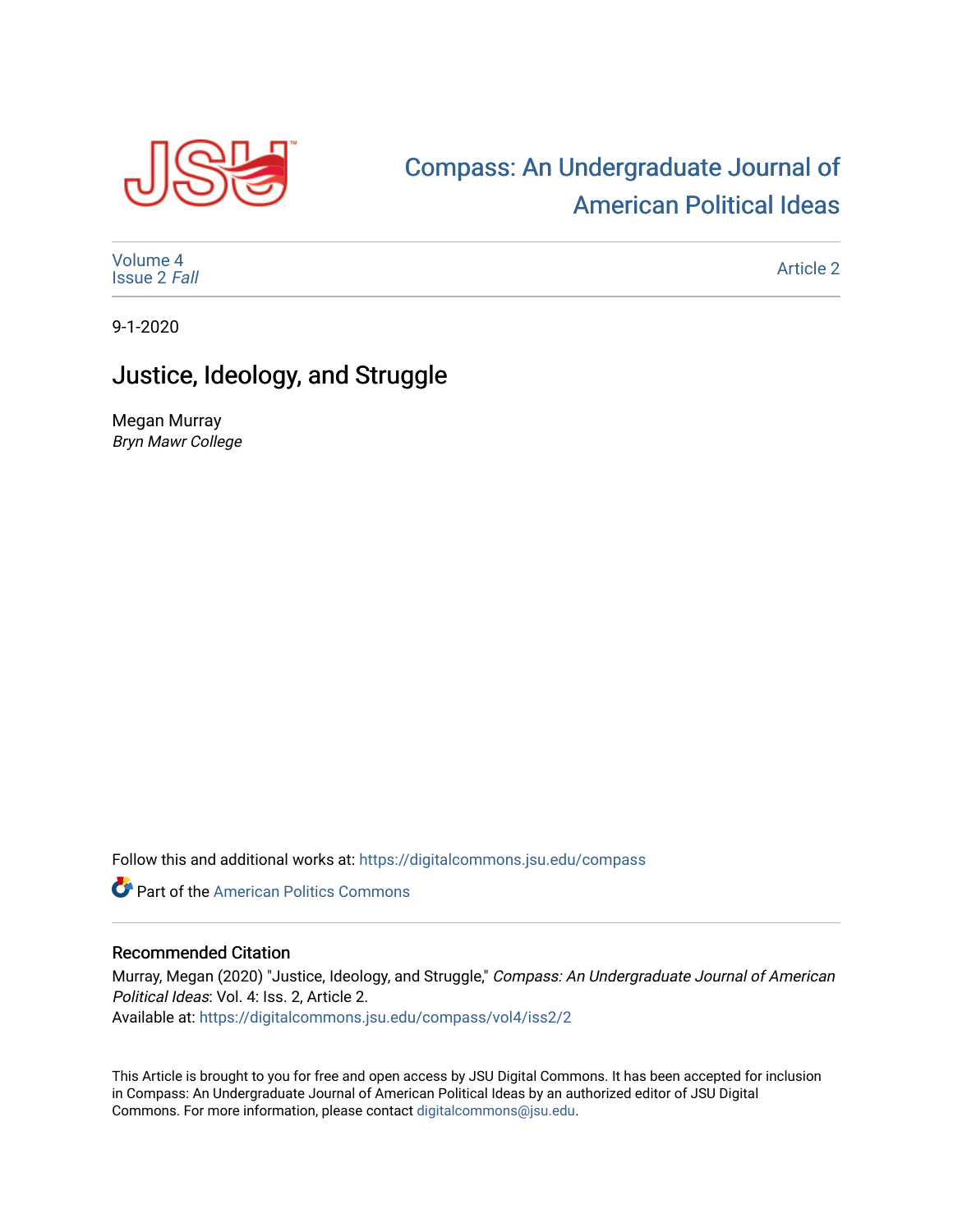Title: Justice, Ideology, and Struggle

Author: Megan Murray

University: Bryn Mawr College

Biography: Megan graduated from Bryn Mawr College in 2018 started a PhD in political theory at the University of Pennsylvania in fall 2020.

Abstract: Marx's approach to questions of justice and morality are captured by this metaphilosophical position, whereby Marx rejects an understanding of philosophical inquiry as the pursuit of foundations and universality. Philosophical justifications are, in the last instance, products of a particular form of society and production. Rather than abandoning the basic idea of human moral equality, the radical historicist approach allows the philosopher to make the Marxist progression from merely understanding the world toward changing it and moving it closer toward a moral horizon.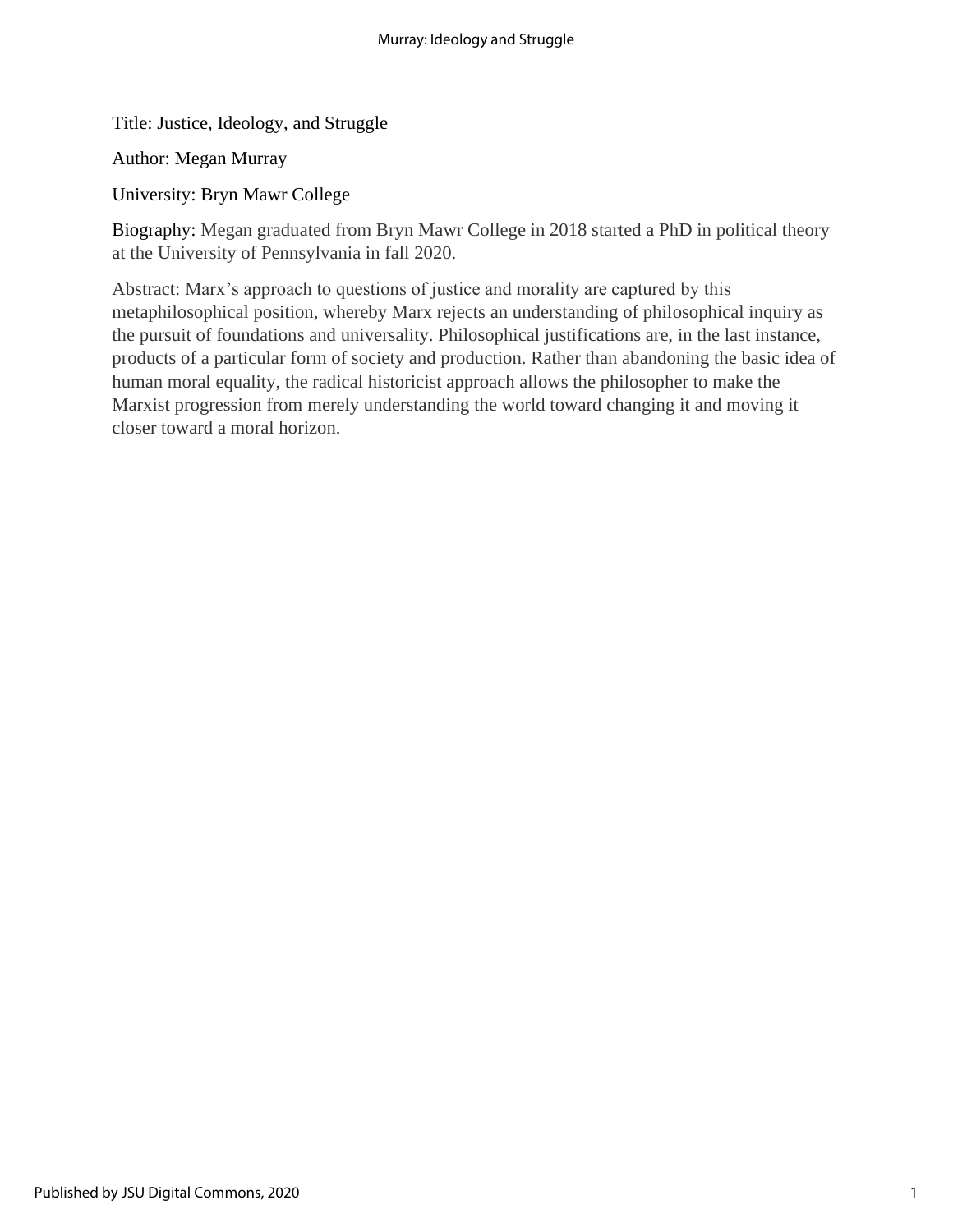Young Americans increasingly view capitalism as not only wrong but also temporary (Ehrenfreund 2016; Goldberg 2017; Steverman 2017). A recent survey finds 51-percent of 18- to 29-year-olds do not support capitalism (Harvard University 2016). According to the survey's polling director, millennials think capitalism is unfair and leaves people out despite hard work. What, if anything, can restore their sense of fairness?

The Marxist metaphilosophical critique of justice offers a compelling approach to restore this. After explaining what this approach is, I argue that Leninist thought constitutes an application and extension of Marx's metaphilosophy. Leninism embraces the relationship between norm and critique, which produces a successful synthesis of normative militancy and ruthless critique.

Furthermore, I think the contemporary moment necessitates such a militant critique. The radical historicist critique represents an approach to deriving what *ought to be* from *what is* without either deconstructing our entire normative foundation (i.e. *what ought to be)* or unreflectively projecting bourgeois ideology (i.e. *what is*). Lenin's synthesis of normative commitment and empirical critique, I argue, is what makes his analysis so trenchant.

## **Marxist Metaphilosophy**

Karl Marx's critique of capitalism is both empirical and normative. Empirically, it shows capitalism results in crisis; normatively, it argues capitalism is an unjust and immoral system of exploitation and domination. The inevitability of the proletarian revolution, however, does not rely on these normative considerations. Instead, it is the social and material contradictions of capitalism, the observable considerations, which are decisive in its rupture.

Although capitalism inevitably ends, we must question if the next historical step is normatively preferable. Indeed, the roles of justice and morality in Marx's normative critique of capitalism constitute anything but a consensus (c.f. Brenkert 1980; Greaves 1994; Lukacs 1972; Lukes 2012; Tucker, 1969; Veer 1973; Wood 1972). Marxism's normative ambiguity is an expression of a more fundamental ambiguity — that is, the relationship between norm and critique.

Marxist metaphilosophy, I suggest, permits us to understand this ambiguity. This metaphilosophical position represents a shift in framework from philosophical justification to theoretical inquiry. Theoretical inquiry focuses upon the extent to which society is or is not just/moral based upon some normative principle (West 1991). The radical historicist approach is to, "stop doing philosophy and to begin to describe, explain, and ultimately change the world" (West 1991, 170). Marx's metaphilosophy shifts our focus from philosophic justification (i.e. what is right or wrong) to theoretical inquiry (i.e. what is real, what is not, and what we can do to struggle based on that analysis).

By acknowledging the historical situatedness and social specificity of socialist normative demands, Marxism can also maintain a militant critique that our cause is correct. When Marx's interpreters attempt to reconcile his historicism with universal moral notions, they fall prey to very precise mode of philosophical inquiry that Marxist metaphilosophy avoids. Marx is far less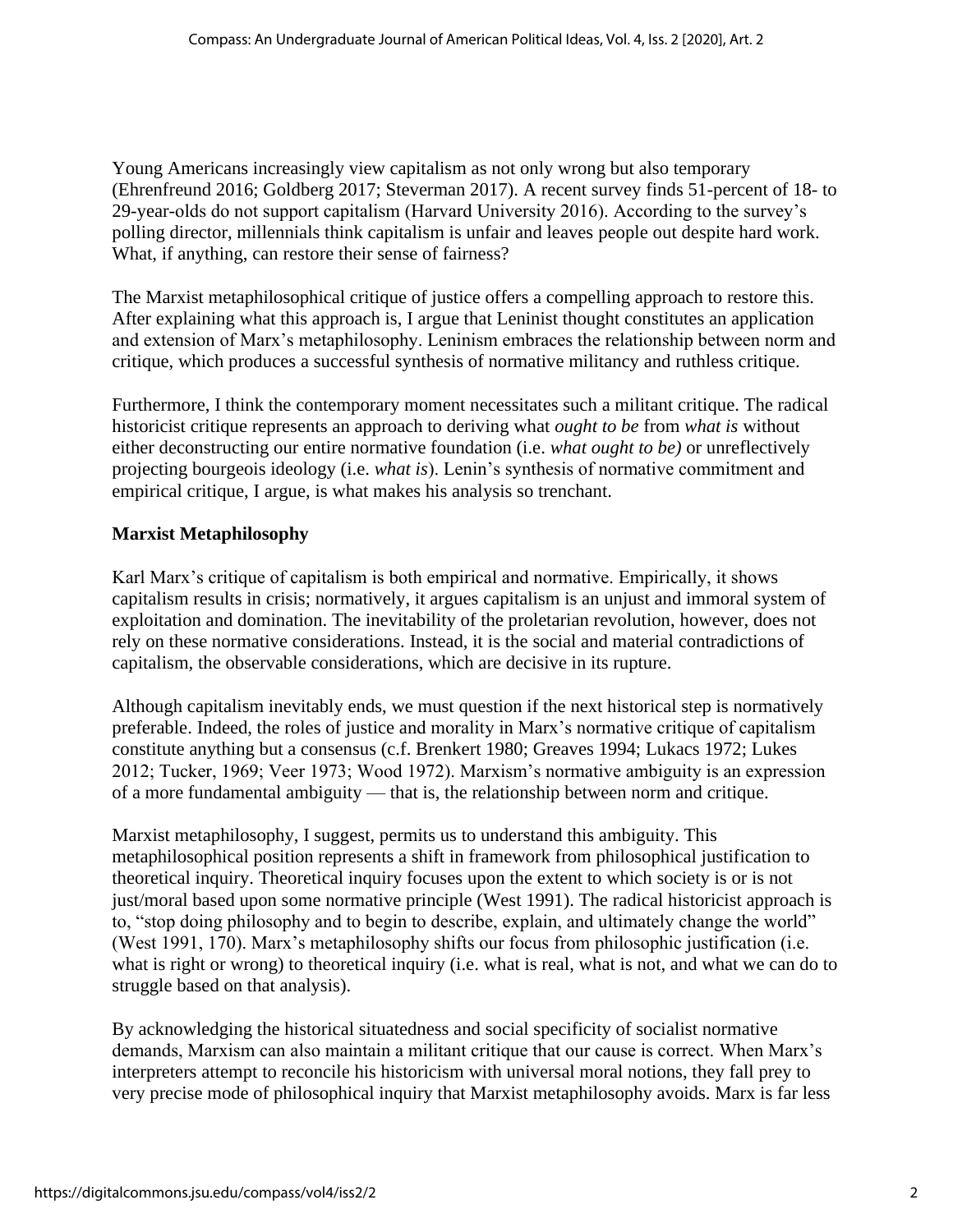interested in the content and justification of moral norms and notions of justice than he is with their social origin and function. By empirically evaluating the unfolding history of class struggle, Marxism argues the struggle to free workers from the subjection of the ruling class advances real conditions of universality. In this way, Marxist metaphilosophy combines empirical observations and normative ideals by utilizing theoretical inquiry instead of philosophical justification.

#### **Lenin and Marxist Metaphilosophy**

Lenin applies and extends Marxist metaphilosophy in his works. His thought uses this approach to produce possible real-world mechanisms to achieve Marxist ideals. For example, Lenin aptly expresses a Marxist metaphilosophy during a discussion of the Social Democrats in *What is to be Done?*:

He who does not deliberately close his eyes cannot fail to see that the new "critical" tendency in socialism is nothing more nor less than a new species of *opportunism*. And if we judge the people not by the brilliant uniforms they deck themselves in, not by the imposing appellations they give themselves, but by their actions, and by what they actually advocate, it will be clear that "freedom of criticism" means freedom for an opportunistic tendency in Social-Democracy, the freedom to convert Social-Democracy into a democratic reformist party, the freedom to introduce bourgeois ideas and bourgeois elements into socialism (Lenin 1966, 56)

Lenin evaluates the principle of "freedom" in light of its opportunistic and bourgeois implications. The argument is not a philosophic justification of *true* freedom. Rather, the argument is that "freedom of criticism" is harmful to the advancement of socialism and conducive to bourgeois ideology. The argument leaves aside the normative justificatory questions to focus on how to effectively critique the contemporary moment to advance the struggle for socialism.

 One of Lenin's most radical and subversive critiques is in *The State and Revolution*. This work rejects capitalism and all Western forms of politics. His denunciation of "the state," however, is only of the *bourgeois* state. Class domination will always rule a state. As capitalism constitutes a dictatorship of the bourgeoisie, the socialist state constitutes a dictatorship of the proletariat. Lenin does not reject this normative foundation of the state. Instead, he supports the proletarian state because it serves the struggle for what is real.

In these examples, Lenin's uses the metaphilosophical approach to unite objective scientific inquiry with historically situated partisanship. The subjectivity and transferability of human knowledge are fundamental and persistent issues. How one approaches this epistemological question holds implications for how they approach politics. On the one hand, politics understood as a fundamentally subjective and non-transferrable form of knowledge is likely to turn to decentralized, deliberative, and communicative paths of transformation. On the other hand, an understanding of politics as, at least partially, an objective transferrable enterprise is more likely to embrace a decisive militant posture that sees value in centralization. By applying and extending a Marxist metaphilosophy, Lenin falls into the latter of these two camps.

#### **Lenin's Insight for the Contemporary Moment**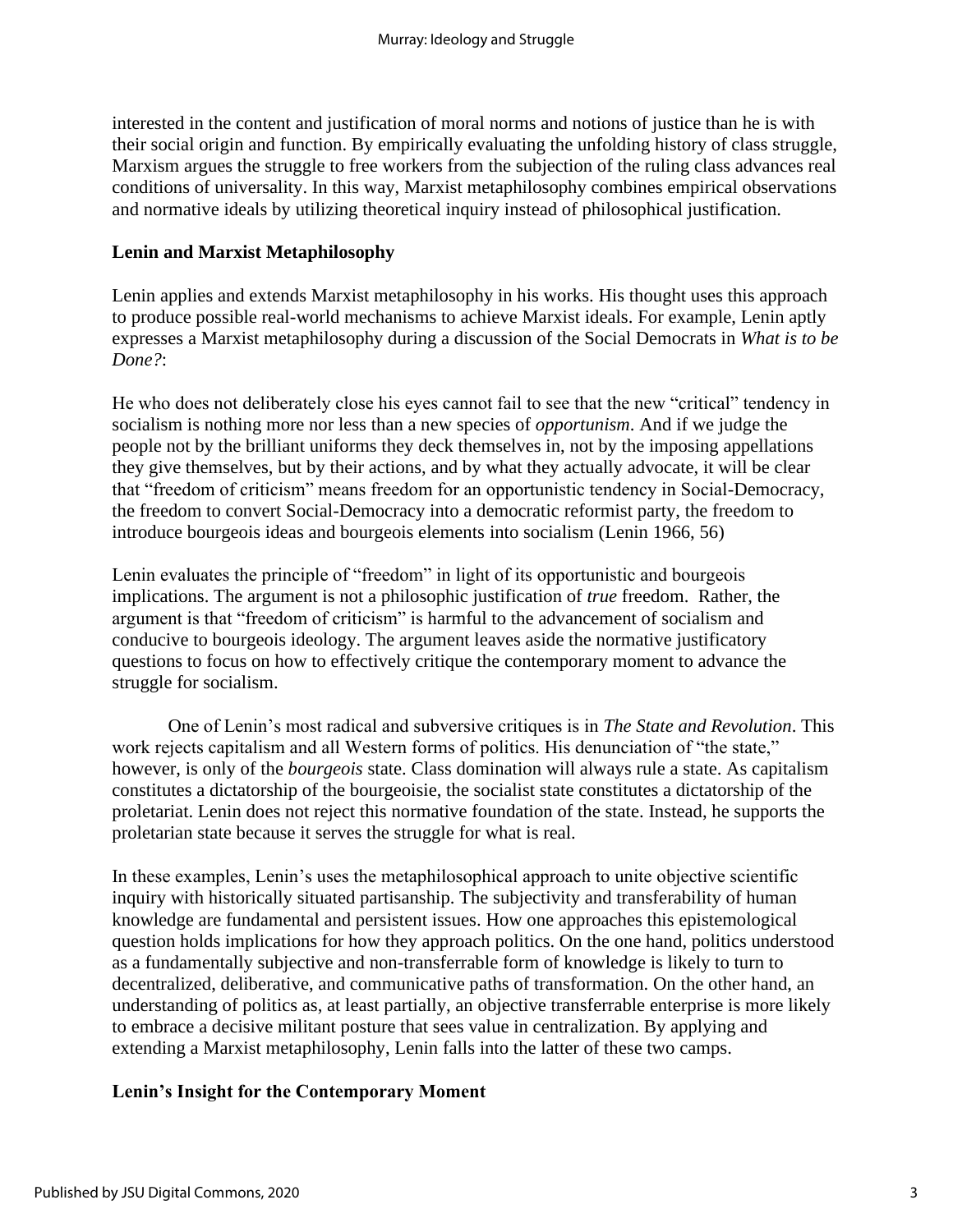Lenin unites a scientific perspective (implying universality and impartiality) with a partisan class-based perspective (implying particularity and partiality). In merging these dichotomies, he embodies the quintessential radical historicist move that Cornel West identifies — that is, the rejection of the *opposition* between the universal and particular (1991). Lenin offers an application and extension of Marxist metaphilosophy by establishing a substantive politics from Marxism.

Lenin's militant partisanship, however, presents a paradox within the modern/postmodern and critical/normative dichotomies. Its militancy is due to his objective scientific approach. Free of the bourgeois ideology, he examines what actually *is* at this moment and *why* it is. Leninism, however, is equally ideological and partisan. To smash capitalism requires that we know *what ought to be*. Holding both positions appears paradoxical. Unraveling this paradox, however, allows us to see how Leninism overcomes issues facing postmodern thought.

A postmodern democratic theorist may agree with the ideals of Leninism (e.g. equality), but reject the political project; this is because the way to achieve these ideals amounts to an antidemocratic government due to the vanguard party. Postmodernism, however, struggles to achieve the ideals of Leninism. This is because its principled commitments to subjectivity and moral equality eventually conflict with one another. If knowledge and norms are an indeterminate web of intersubjectivity, whatever arises out of this indeterminacy has normative value – even a Nazi resurgence.

Iris Marion Young's postmodern critique of unifying discourse, however, does not intend such implications. Young (1981) has a strong substantive sense of justice and injustice. I think she rejects Nazism as a valid subjective orientation. Young's assumption is that democracy will somehow play out to generate and sustain conditions conducive to universal human flourishing: in his time, Lenin argued that this is not the case. Eagleton (2007) shows that Leninism consistently expresses, rather than vulgarizes, democratic sensibilities. Given the historical context (*what is*), how to achieve these normative ideals (*what ought to be*) require treatments (e.g. the vanguard party) that may appear to violate these ideals. Lenin's argument has the principled commitment, however, that is lacking in Young's (1981) thought. Thus, he is able to reject Nazism and other injustices that do not empirically serve the normative goal.

Eagleton's (2007) critique of postmodernism, via Lenin, informs my radical historicist critique of Young. The basic moral ideal of human equality — and the normative orientation that follows from this ideal — is, if not incontestable, a widely accepted ideal. While equality is part of the ideological fabric of capitalism, ideological invocations of it do not suggest a universal rejection of human equality. As the radical historicist approach suggests, the proper response to such ideological invocations does not lie in a counter-assertion of a more enlightened, less ideological, and greater universal normative formulation (as Young offers despite her reluctance to invoke the universal).

Rather, the proper and effective theoretical treatment of ideology lies in its rigorous analysis of ideology itself. How does the idea of human equality factor into capitalist ideology? How is it that hollow allusions to liberty and equality effectively veil the evils of capitalism in the eyes of many people? How can theorists bring to light how hollow and empty such ideological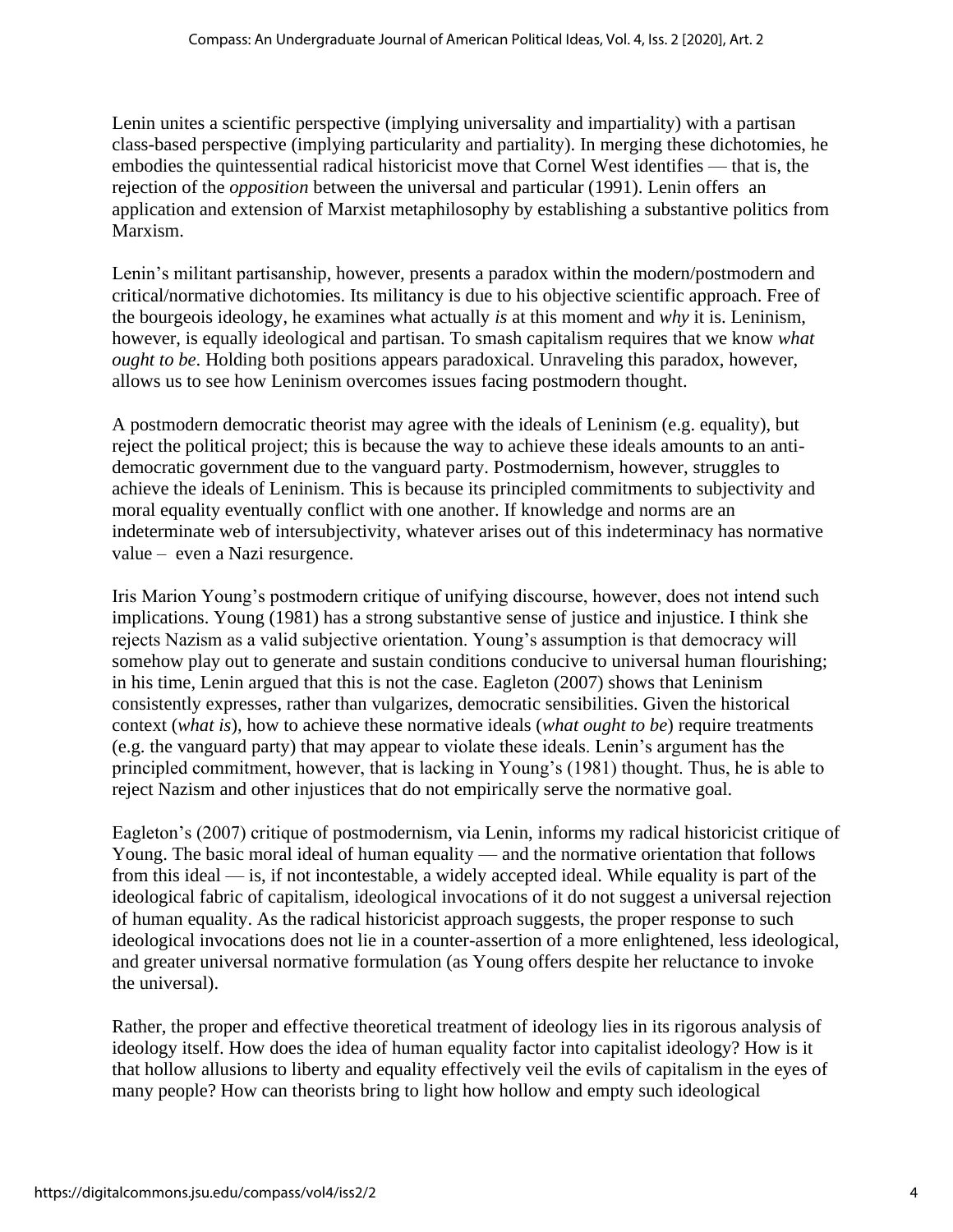pronouncements actually are? What are the practical steps needed to transcend this narrow horizon of bourgeois morality? The radical historicist approach allows us to leave behind the philosophical quibbles over whether or not elements of bourgeois ideology are philosophically justifiable.

Far from implying specific techniques, the radical historicist approach implies the basic — yet profound — orientation toward *struggle.* The contemporary Marxist must cut through capitalism's disorienting ideological fog. It is precisely the radical historicist approach, which sharpens the blade of its critique. Marxist metaphilosophy and praxis synthesizes ruthless critique with principled moral commitment. As Mao Tse Tung (1964) famously put it: "Dare to Struggle and Dare to Win."

### **Conclusion**

The relationship between critique and norm, and the fundamental epistemological ambiguities which underlie it, remain central points of tension and debate. The conversation around the Marxist critique of justice is instructive because its radical historicist approach to the topic can strengthen a modern and postmodern approach. It necessitates an ideological reflection that is missing in modern approaches. The radical historicist approach is likely to steer one away from merely reproducing capitalist subjectivity and ideology. Furthermore, this approach is compelling due to its rooting of theoretical inquiry, which is missing in postmodern approaches. The radical historicist approach, therefore, avoids the pitfalls of embracing either premature social reconciliation, on the one hand, or a defeatist attitude toward the idea of a common good, on the other. Marxist metaphilosophy allows us to justify anti-capitalist socialist norms without either blind amoral acceptance or appealing to highly abstracted notions of justice and morality as the final court of appeal.

The radical historicist approach offers a compelling conceptual apparatus for addressing the problem of justice in the context of deep class divisions and socio-political polarization. It addresses millennials' concern of the unfairness within capitalism. Fairness (and therefore justice) may not exist in this system. Through a combination of ripe historical conditions and revolutionary theory and practice, global capitalism is subject to challenge and change. This approach suggests and supports the need for a militant *and* ruthlessly critical fight against capitalism and all the violations of human equality. Today — with the resurgence of white supremacist terrorism, capitalism at a dead end, racist lynching by police, our environment in irreversible degradation, our prisons filled, and schools abandoned —such militant struggle is not only needed but needed urgently.

## **Works Cited**

Brenkert, George G. 1980. "Freedom and Private Property in Marx." In *Marx, Justice and History: A "Philosophy and Public Affairs Reader,"* edited by Marshall Cohen, Thomas Nagel, and Thomas Scanlon. Princeton, NJ: Princeton University Press.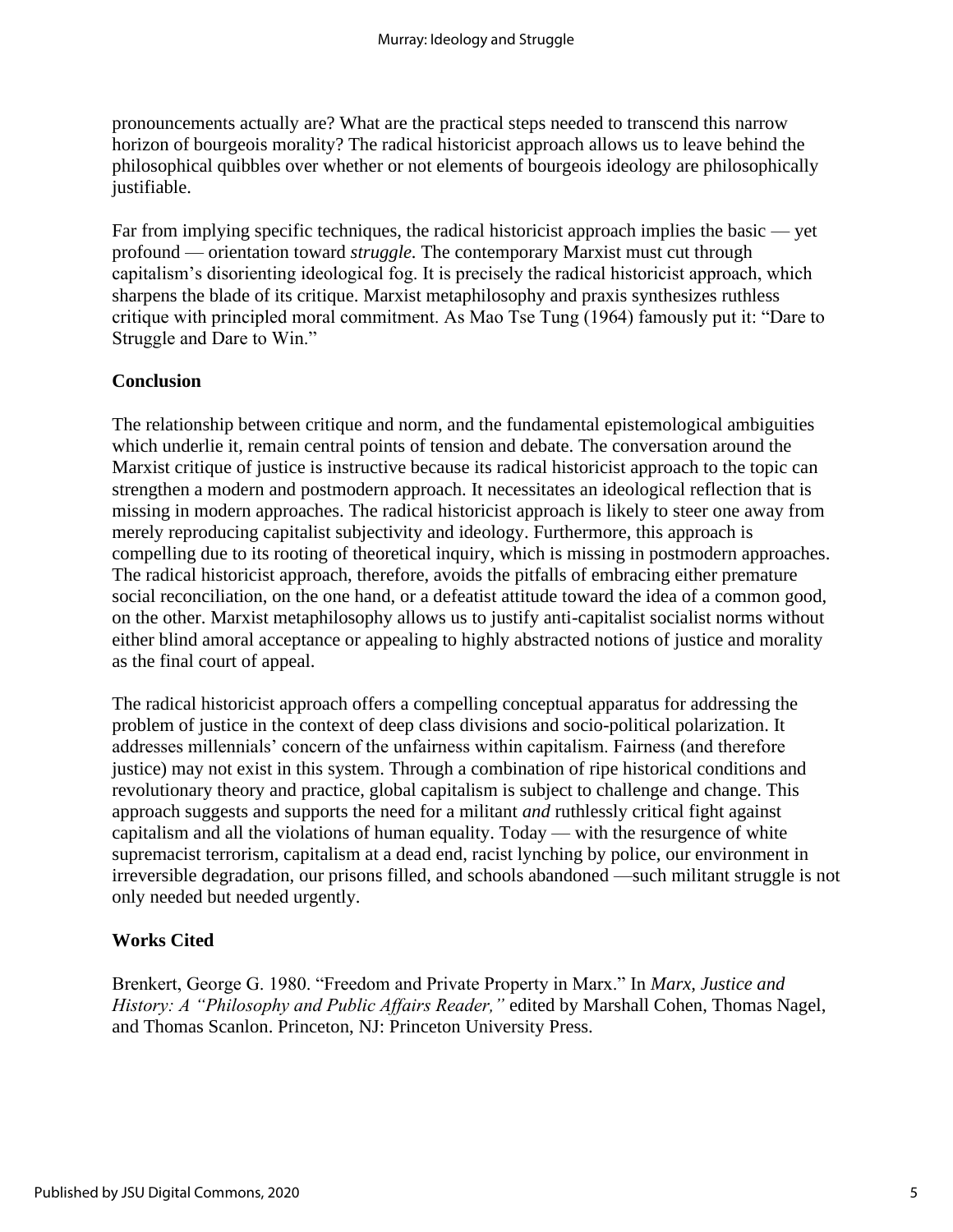Eagleton, Terry. 2007. "Lenin in the Postmodern Age." In *Lenin Reloaded: Toward a Politics of Truth*, edited by Sebastian Budgen, Stathis Kouvelakis, and Slavoj Žižek, 42-58. Durham, NC: Duke University Press.

Ehrenfreund, Max. 2016. "A Majority of Millennials Now Reject Capitalism, Poll Shows." *The Washington Post*, April 26, 2017. https://www.washingtonpost.com/news/wonk/wp/2016/04/26/a-majority-of-millennials-nowreject-capitalism-poll-shows/.

Goldberg, Michelle. 2017. "No Wonder Millennials Hate Capitalism." *The New York Times*, December 4, 2017. https://www.nytimes.com/2017/12/04/opinion/millennials-hatecapitalism.html.

Greaves, Duncan. 1994. "Marx, Justice and History." *Theoria: A Journal of Social and Political Theory* 83/84 (October): 13-55.

Harvard University. 2016. "Harvard IOP Spring 2016 Poll." Accessed December 24, 2019. [https://iop.harvard.edu/youth-poll/past/harvard-iop-spring-2016-poll.](https://iop.harvard.edu/youth-poll/past/harvard-iop-spring-2016-poll)

Lenin, Vladimir I. 1966. "The State and Revolution." In *The Essential Works of Lenin*, edited by Henry M. Christman, 271-365. New York, NY: Bantam Books, Inc.

---. 1966. "What Is to Be Done?" In *The Essential Works of Lenin*, edited by Henry M. Christman, 53-177. New York, NY: Bantam Books, Inc.

Lukacs, Georg. 1972. "The Role of Morality in Communist Production." In *Georg Lukacs. Political Writings, 1919-1929*. Edited by Brian Ried N.L.B.

Lukes, Steven. 2012. "The Morals of the Manifesto." In *The Communist Manifesto*. New Haven, CT: Yale University Press.

Steverman, Ben. 2017. "Get Rid of Capitalism? Millennials Are Ready to Talk About It. *Bloomnberg*, November 6, 2017. https://www.bloomberg.com/news/articles/2017-11-06/get-ridof-capitalism-millennials-are-ready-to-talk-about-it.

Tse Tung, Mao. 1964. *Quotations from Chairman Mao Tse Tung*. People's Liberation Army General Political Department.

Tucker, Robert C. 1969. *The Marxian Revolutionary Idea*. New York, NY: Norton.

Veer, Donald van de. 1973. "Marx's View of Justice." *Philosophy, and Phenomenological Research* 33 (3): 366-386.

West, Cornel. 1991. *The Ethical Dimensions of Marxist Thought*. New York, NY: Monthly Review.